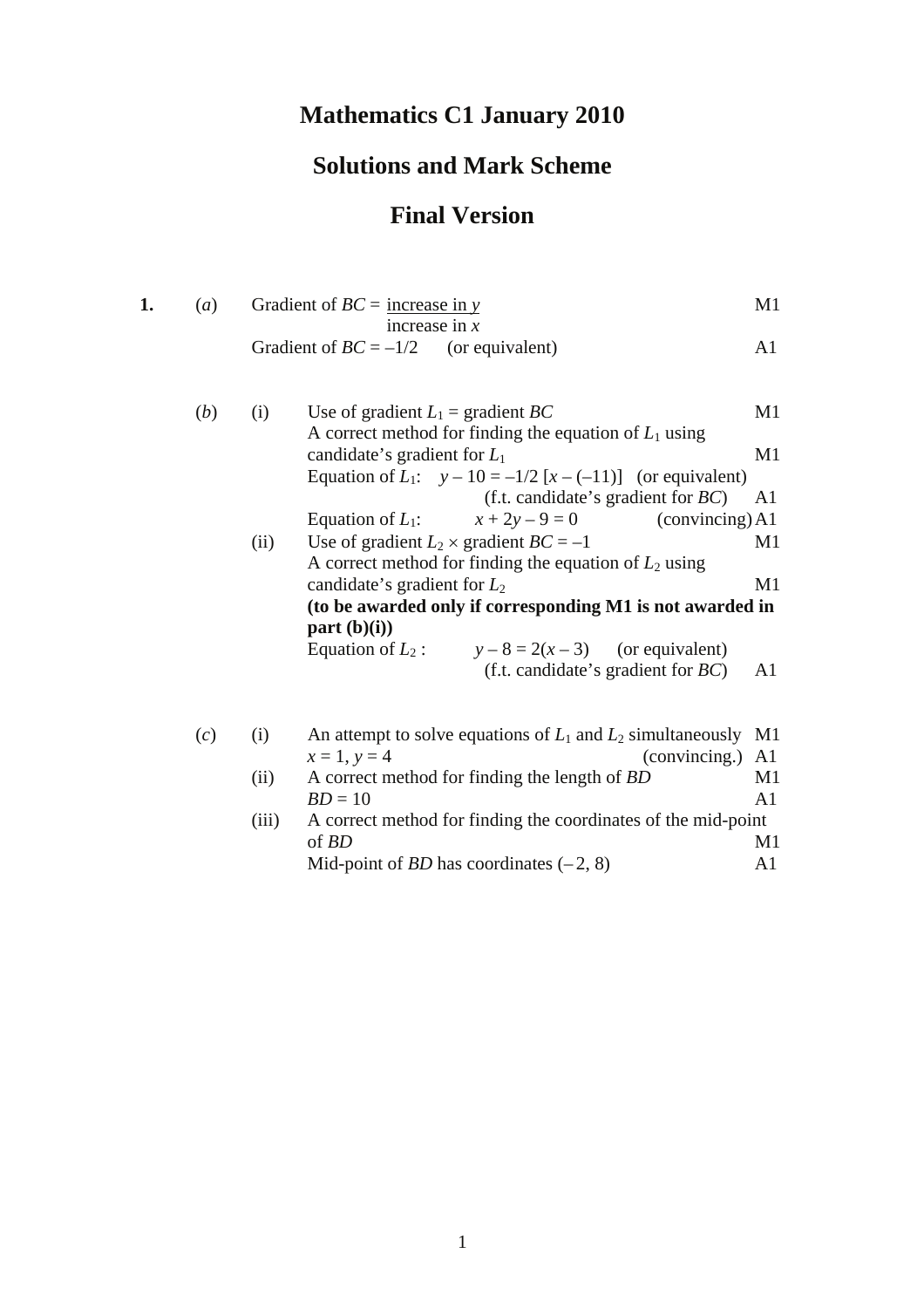$$
2. \qquad \qquad
$$

2. (a) 
$$
\frac{2\sqrt{11-3}}{\sqrt{11+2}} = \frac{(2\sqrt{11}-3)(\sqrt{11}-2)}{(\sqrt{11}+2)(\sqrt{11}-2)}
$$
 M1

| Number of the 2 | 4                                  | 4  | 4 |
|-----------------|------------------------------------|----|---|
| Numberator:     | $22 - 4\sqrt{11} - 3\sqrt{11} + 6$ | A1 |   |
| Denominator:    | $11 - 4$                           | A1 |   |

$$
\frac{2\sqrt{11 - 3}}{\sqrt{11 + 2}} = 4 - \sqrt{11}
$$
 (c.a.o.) A1

#### **Special case**

If M1 not gained, allow B1 for correctly simplified numerator or denominator following multiplication of top and bottom by  $\sqrt{11} + 2$ 

(*b*)  $22 = 11\sqrt{2}$  B1  $\sqrt{2}$ 

$$
\sqrt{50} = 5\sqrt{2}
$$
  
\n
$$
(\sqrt{2})^5 = 4\sqrt{2}
$$
  
\nB1

$$
\frac{(1)(2)}{22} - \sqrt{50} - (\sqrt{2})^5 = 2\sqrt{2}
$$
\n(c.a.o.) B1

**3.** An attempt to differentiate, at least one non-zero term correct M1  $\underline{dy} = 6 \times -2 \times x$  $-3 + 7$  A1

$$
4
$$
 An attempt to substitute  $x = 2$  in candidate's derived expression for  $\frac{dy}{dx}$ 

Value of 
$$
\frac{dy}{dx}
$$
 at  $P = \frac{1}{4}$  (c.a.o.) A1

Gradient of normal = 
$$
\frac{-1}{\text{candidate's derived value for } \frac{dy}{dx}}
$$

Equation of normal to *C* at *P*:  $y-3=-4(x-2)$  (or equivalent) (f.t. candidate's value for d*y* provided all three M1's are awarded) A1 d*x*

**4.** (a) 
$$
a = 4
$$
 B1  
 $b = -1$  B1

$$
c = 3
$$

(*b*)  $1$  on its own or greatest value =  $1/2$ , *c c* with correct explanation or no explanation B2 **If B2 not awarded**   $\frac{1}{2}$  on its own or greatest value =  $\frac{1}{2}$ , with incorrect explanation B1 *c c* least value  $=$  1 with no explanation B1  *c* least value  $=$  1 with incorrect explanation B0  *c*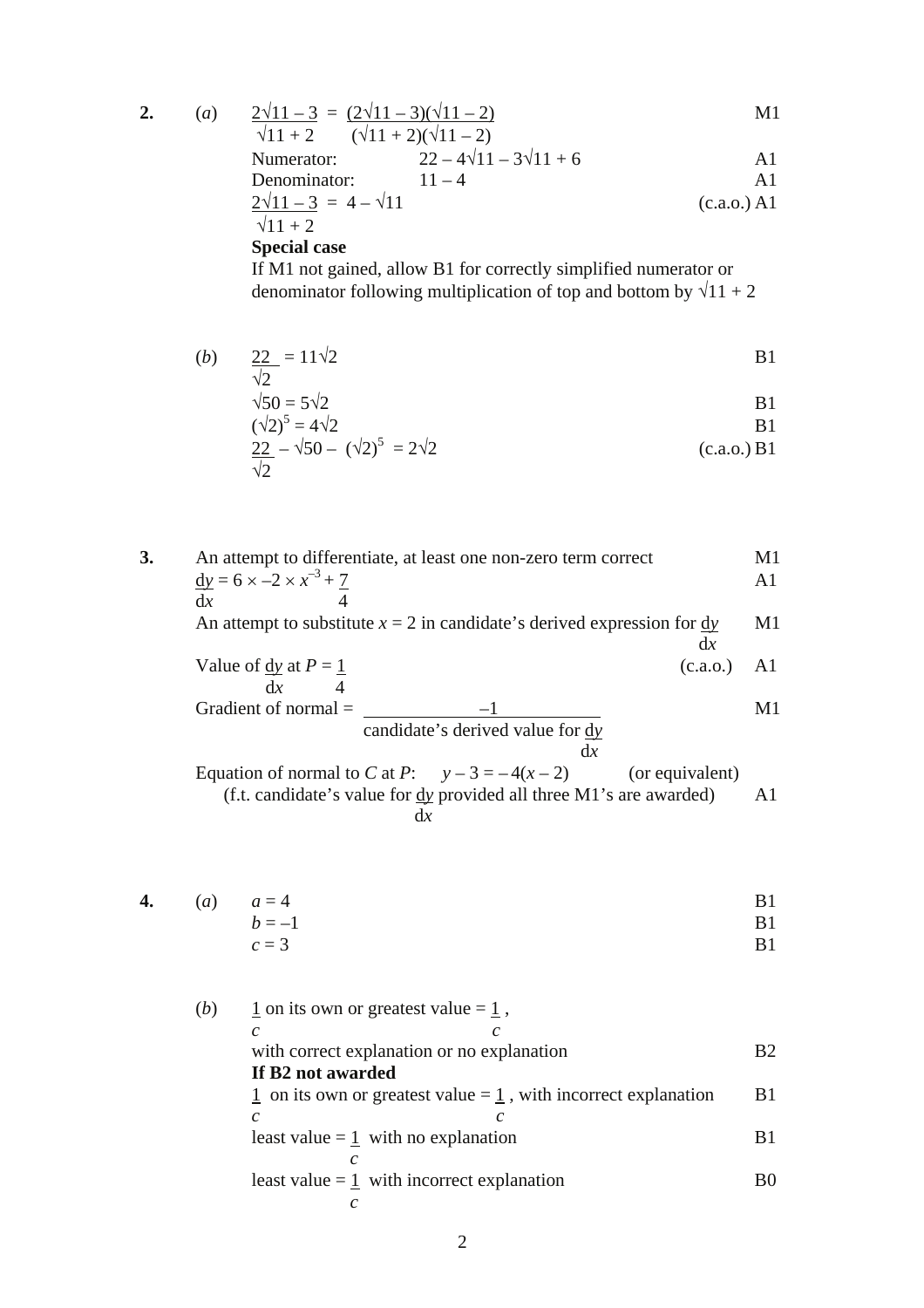5. (a) An expression for 
$$
b^2 - 4ac
$$
, with at least two of *a*, *b* or *c* correct M1  
\n $b^2 - 4ac = 3^2 - 4 \times k \times (-5)$   
\n $b^2 - 4ac < 0$   
\n $k < -\frac{9}{20}$   
\n(f.t. only for  $k > \frac{9}{20}$  from  $b^2 - 4ac = 3^2 - 4 \times k \times 5$ ) A1

(*b*) Finding critical values  $x = -1.5$ ,  $x = 2$  B1 A statement (mathematical or otherwise) to the effect that  $x < -1.5$  or  $2 < x$  (or equivalent) (f.t critical values  $\pm 1.5$ ,  $\pm 2$  only) B2 Deduct 1 mark for each of the following errors the use of  $\leq$  rather than  $\lt$ the use of the word 'and' instead of the word 'or'

| 6. | (a) | $y + \delta y = 3(x + \delta x)^2 - 7(x + \delta x) - 5$    | B1             |
|----|-----|-------------------------------------------------------------|----------------|
|    |     | Subtracting y from above to find $\delta y$                 | M1             |
|    |     | $\delta y = 6x\delta x + 3(\delta x)^2 - 7\delta x$         | A <sub>1</sub> |
|    |     | Dividing by $\delta x$ and letting $\delta x \rightarrow 0$ | M1             |
|    |     | $\frac{dy}{dx} = \lim_{x \to 0} \frac{dy}{dx} = 6x - 7$     | (c.a.o.) A1    |
|    |     | $\delta x \rightarrow 0$ $\delta x$<br>dx                   |                |

(*b*)  $\underline{dy} = a \times \underline{5} \times x$  $3/2$  B1 d*x* 2 Substituting  $x = 4$  in candidate's expression for  $\frac{dy}{dx}$  and putting d*x* expression equal to  $-2$  M1  $a = -1$  (c.a.o.) A1

7. Coefficient of 
$$
x = {}^{5}C_{1} \times a^{4} \times 3(x)
$$
  
\nCoefficient of  $x^{2} = {}^{5}C_{2} \times a^{3} \times 3^{2}(x^{2})$   
\n $10 \times a^{3} \times m = k \times 5 \times a^{4} \times 3$  (o.e.)  
\n $a = \frac{3}{4}$   
\n81  
\n(a.0,0)

 $\overline{10}$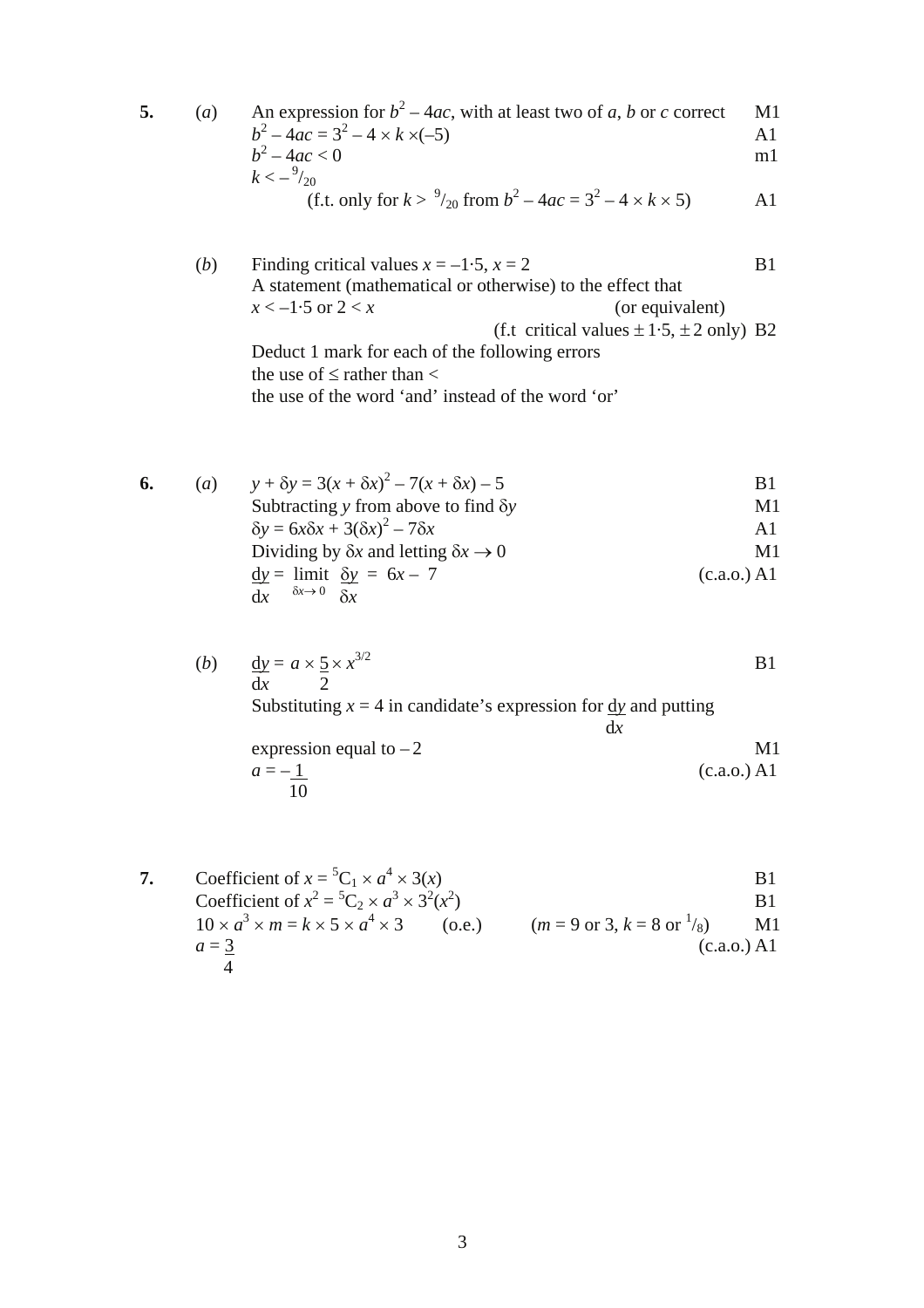| $\left( a\right)$ | $f(-2) = 15$ |                                                         |    |
|-------------------|--------------|---------------------------------------------------------|----|
|                   | Either:      | When $f(x)$ is divided by $x + 2$ , the remainder is 15 |    |
|                   | $Or$ :       | $x + 2$ is not a factor of $f(x)$                       |    |
|                   |              | [f.t. candidate's value for $f(-2)$ ]                   | E1 |

| (b) | Attempting to find $f(r) = 0$ for some value of r                               | M1             |
|-----|---------------------------------------------------------------------------------|----------------|
|     | $f(-1) = 0 \Rightarrow x + 1$ is a factor                                       | $\mathbf{A}1$  |
|     | $f(x) = (x + 1)(2x2 + ax + b)$ with one of a, b correct                         | M1             |
|     | $f(x) = (x + 1)(2x^2 + 9x - 5)$                                                 | A <sub>1</sub> |
|     | (f.t. only $2x^2 - 9x - 5$ in above line) A1<br>$f(x) = (x + 1)(x + 5)(2x - 1)$ |                |
|     | Roots are $x = -1, -5, 1/2$                                                     |                |
|     | (f.t. only from $(x + 1)(x - 5)(2x + 1)$ in above line) A1                      |                |

#### **Special case**

Candidates who, after having found  $x + 1$  as one factor, then find one of the remaining factors by using e.g. the factor theorem, are awarded B1

**9.** (*a*)



| Concave down curve and y-coordinate of maximum $= 5$ | B1. |
|------------------------------------------------------|-----|
| x-coordinate of maximum $=$ 4                        | B1  |
| Both points of intersection with $x$ -axis           |     |

(b) 
$$
y = f(x-4)
$$
  
\nIf B2 not awarded

$$
y = f(x + 4)
$$
 B1